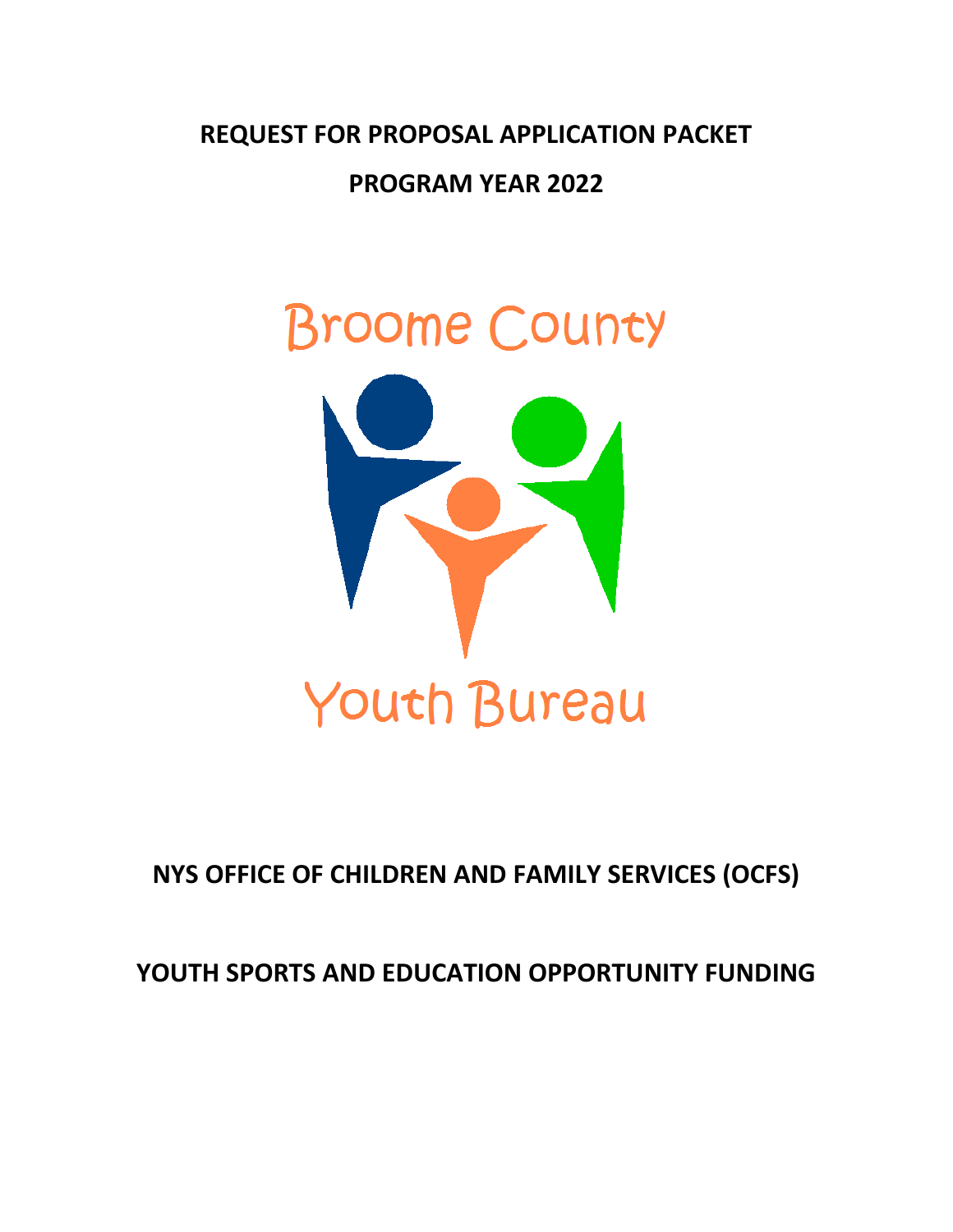### **BROOME COUNTY YOUTH BUREAU**

### **2022 REQUEST FOR PROPOSALS**

### **YOUTH SPORTS AND EDUCATION OPPORTUNITY FUNDING**

### **INTRODUTION**

Part Y of Chapter 59 of the Laws of 2021 legalized mobile sports wagering in New York State. Subdivision 8 of section 1367 of the Racing, Pari-Mutuel Wagering and Breeding Law established that 1% of state tax proceeds from mobile sports wagering were to be used to support grants for sports activities and education for youth. A grantmaking fund was created under OCFS in the SFY 2021-2022 budget for the purpose of providing annual awards to support sports programs for underserved children and youth under the age of 18. The focus of these grants will be to support youth development via local nonprofit organizations.

The Broome County Youth Bureau is requesting proposals for Youth Sports and Education Opportunity Funding to support programs for Broome County youth between the ages 6-17.

Sports and Education Opportunity Funding awards are guided by the following principles:

- Sports can be effective tools in positive youth development and family engagement when programs are well-delivered and meet quality measures.
- Sports can improve the lives of young people by promoting positive social, emotional, health and educational outcomes and have important life-long impacts.
- Sports enable opportunities for young people to succeed economically through leadership roles.
- Coaching education greatly improves the sports experience and the development of young people.

Funded programs must provide a variety of structured sports activities for a broad range of youth in under-resourced communities. OCFS encourages a flexible definition of "sport" to include activities that highlight movement, physical fitness, and outdoor engagement – such as dance, yoga, and hiking.

Priority will be given to programs that serve youth identifying as black, indigenous, people of color and/or providers of color and/or providers of adaptive sports for youth with physical disabilities that aim to foster the following development outcomes:

- Educational connection and achievement More youth attending and completing school with increased attainment, including programs that have collegiate placement success
- Physical health and well-being Increasing physical activity and positive relationships to one's body and physical activity
- Mental health and well-being Improving outcomes related to youth mental health and social and emotional skills development and connectedness
- Employment Increasing qualifications and skills, such as collective problem solving, teamwork, and dispute resolution, that help prepare youth for suitable employment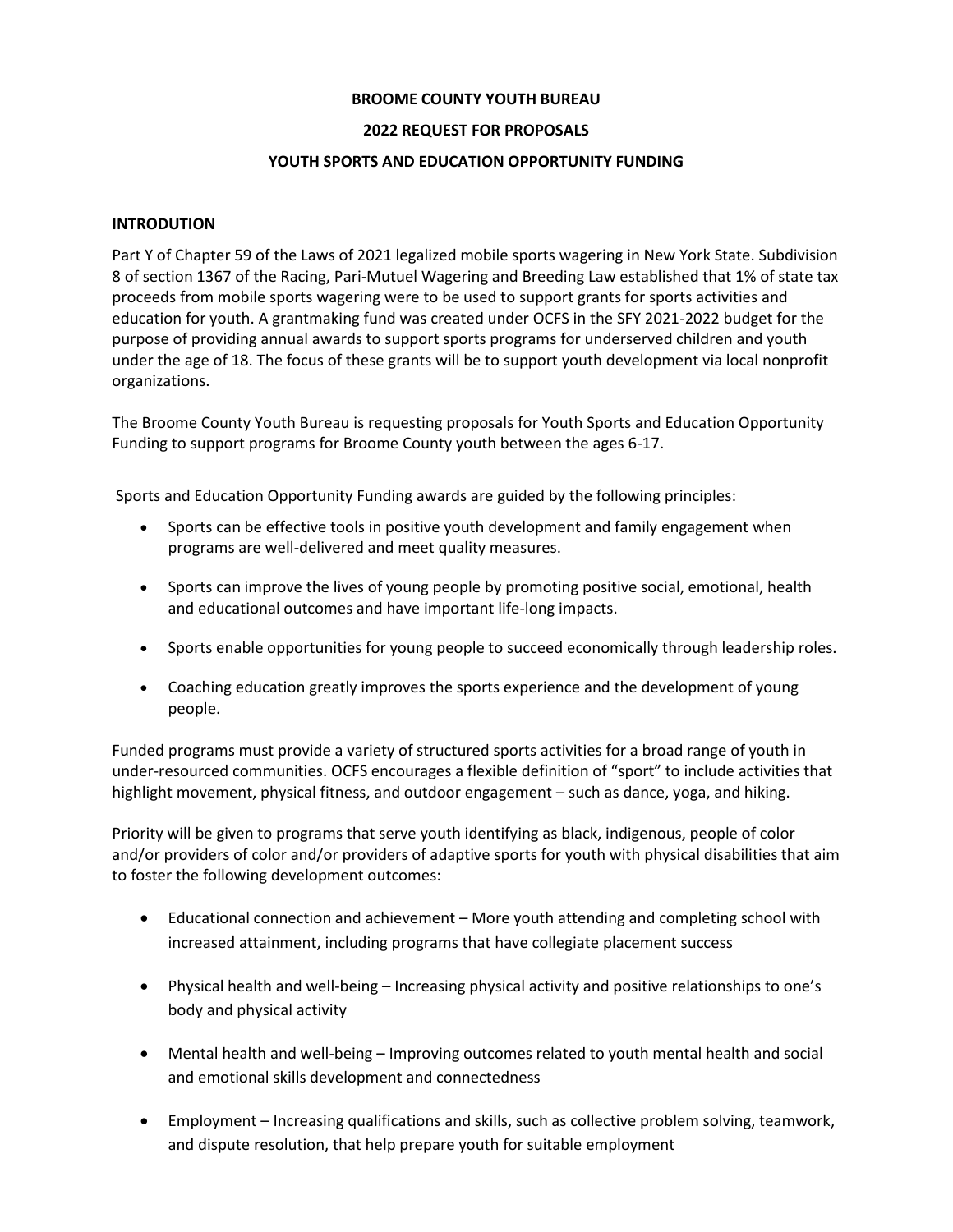• Community cohesion – Breaking down barriers to reduce discrimination, crime, and violence in communities and help young leaders emerge

# **I. ELIGIBILITY**

Programs eligible to apply for funding through this RFP must meet the criteria below:

- Provide structured sports activities for youth ages 6-17.
- Serve youth in New York State.
- Be certified as tax exempt under section  $501(c)(3)$  of the U.S. Internal Revenue Code.
- Be in good standing with the New York State Charities Bureau.
- Demonstrate basic competency in the areas of governance, monitoring and evaluation, partnership, and financial stewardship.
- Have a child protection policy in place that includes adherence to local city, agency, school district, and state child protection guidelines.
- Collect registration data, including participant demographic information as required by OCFS in such a fashion as to be able to accurately report anonymized aggregate data.

Organizations and activities not eligible for funding:

- For-profit organizations or businesses.
- Private foundations, as defined in section 509(a) of the U.S. Internal Revenue Code.
- Organizations that discriminate based on age, ethnicity/race, political affiliation, religion, sexual orientation, gender, gender identity, physical or other disability, national origin, or any protected characteristic under local, state, and/or federal law.
- Research or project planning activities.
- Support for elite or private sports camps, programs, or teams.
- Endowments, memorials, budget deficits, or fundraising activities.
- Religious organizations whose sports programs do not have a secular and community focus.
- Lobbying, political, or fraternal activities.
- Capital projects, except eligible facility upgrades.

### **II. FUNDING**

Funding may provide general operating dollars to give programs flexibility to efficiently allocate resources for quality programming. Line-item budgets should focus on programming costs, including but not limited to:

- Coaches/instructors/direct service staff/mentors (including training/professional development)
- Equipment
- Educational programming costs
- Facility/field and/or space cost
- Maximum of 15% of funds for administrative/overhead costs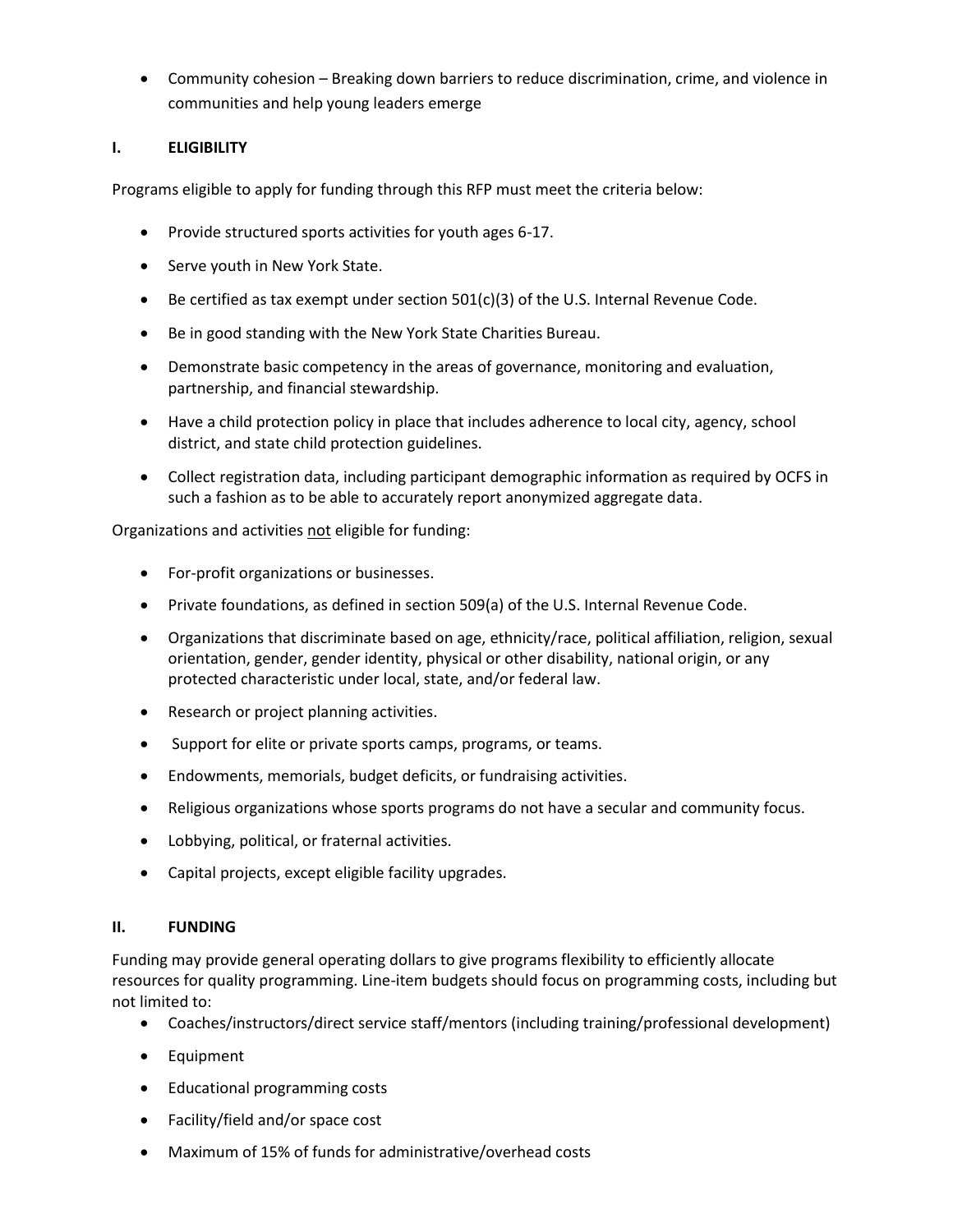### **III. FUNDING PERIOD**

To be eligible to receive funds offered in this Request for Proposals, services must include programming delivered January 1, 2022, through December 31, 2022. Funding is not automatic or guaranteed.

# **IV. AVAILABLE FUNDING**

In awarding funds, all 2022 program proposals are considered new and competitive. Matching funds are not required, though the strongest proposals will demonstrate support from other sources in addition to the Youth Bureau. Collaboration with other partners is encouraged. \$12,848 is available in Youth Sports and Education Opportunity funding for the 2022 calendar year. Broome County Youth Bureau reserves the right to cap the amount given to any program based on the total amount requested by all applicants and the amount of funds available.

### **V. REIMBURSEMENT PROCESS**

**Funding is reimbursement based.** Agencies submit claims on forms provided by the Broome County Youth Bureau to the Youth Bureau Office quarterly for approved program expenses that were incurred during that quarter. Claims should be received in the Youth Bureau Office by the 15<sup>th</sup> of the month following the end of each quarter.

### **VI. REPORTING REQUIREMENTS**

Programs will be required to maintain adequate program records to report on program activities and participant outcomes attainment on a quarterly and annual basis using forms provided by the Broome County Youth Bureau. Failure to adequately document the provision of services and outcome attainment could result in the loss of funding. Programs will be monitored by the youth Bureau Advisory Board annually. You will be contacted for a site visit if you a receipt of Youth Bureau Funding.

The following measures are required:

- Life Area: 2PEH Physical and Emotional Health
- SOS: 0232 Year-Round/Seasonal Activities
- Performance Measures:
	- o How Much: 0232A.1 # of youth participating (unduplicated)
	- o How Well: 0232B.4 % of youth completing the program
	- $\circ$  Better Off: 0232C.1 #/% reporting they have improved their ability to socialize/interact with peers/family/other members of the community

### **VII. APPLICATION DEADLINE**

All proposals must be submitted **electronically to Elizabeth Woidt** a[t Elizabeth.woidt@broomecounty.us](mailto:Elizabeth.woidt@broomecounty.us) and must be received by **12:00pm on Friday, June 17, 2022, to be considered for funding. No proposals received after this date will be considered.**

**Proposals must include a complete narrative that addresses all sections of the attached PROGRAM NARRATIVE OUTLINE and a complete PROGRAM TOTAL BUDGET (APPENDIX B) that includes the itemized total programs costs and the amount of Youth Sports and Education Opportunity funding requested.** 

### **ANY QUESTIONS OR REQUESTS FOR ADDITIONAL INFORMATION MUST DIRECTED TO:**

Elizabeth Woidt, Director: Broome County Youth Bureau, 60 Hawley Street, Binghamton, NY 13902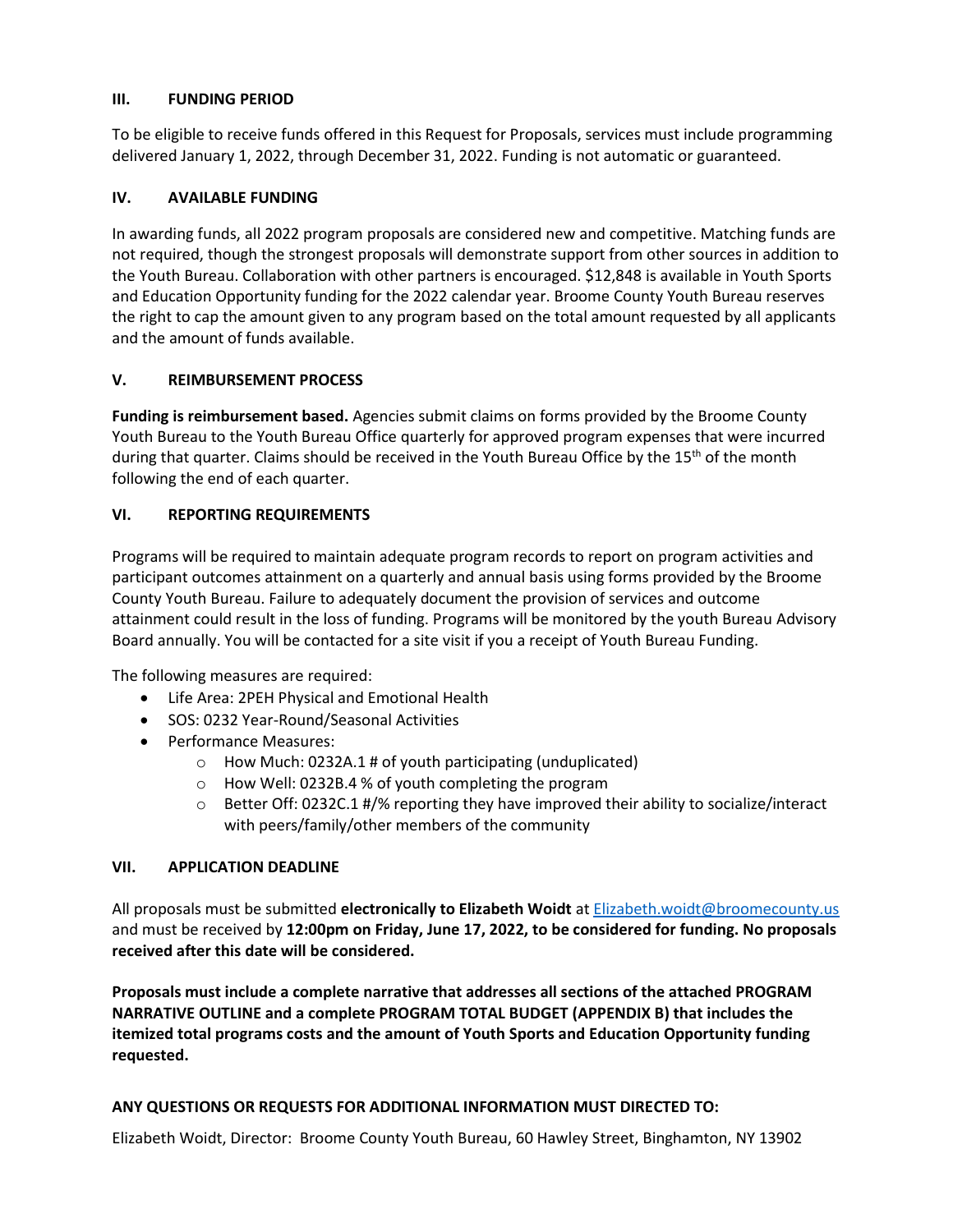# **PROGRAM NARRATIVE OUTLINE**

The following outline **MUST** be followed, and every subsection included in the narrative, in the order listed below. Please include headings for each section. Proposals will be read and evaluated by the Broome County Youth Bureau Advisory Board, please make them as clear and concise as possible. Exclusive of required attachments, please limit the narrative to no more than 5 pages. Please use margins of 1" for sides, bottom and top, and the font should be Times New Roman at size 12. The maximum number of points proposals can receive is 40 (narrative = 36 and budget = 4). The maximum number of points for each item is shown next to the item number.

# **At the top of the narrative, please include:**

- **Agency Name**
- **Agency Address**
- **Program Name**

### **Program Summary**

Provide a 100-word maximum summary of your proposed program

### **1. Need Statement (11 points)**

Describe the specific local youth need(s) or problem(s) that the proposed program is intended to address.

# **2. Target Population (2 points)**

Describe the characteristics of the youth to be served by this program.

Include:

- number of youths to be served
- demographics of target population (age, gender, ethnicity, etc.)
- geographic area from which youth will be recruited

# **3. Program Design (7 points)**

Programs must provide Services, Opportunities and Supports (SOS) related to the Touchstone Life Area Physical and Emotional Health, specifically Year-Round/Seasonal Activities. Also, include:

- Location of the program. Where will participant activities take place?
- Days and hours of operation (per activity)
- Months during which the program will operate (year-round, school calendar, summer, etc.)
- Length of time youth will participate. Is it open ended or do participants leave program once the desired participant outcome has been attained.
- Does this program coordinate or collaborate with other community-based services to accomplish its mission?
- How this program differs from other similar programs/services available to the target population.
- *Features of Positive Developmental Settings (4 points)* Describe how the 8 Features of Positive Developmental Settings, which according to research conducted by the National Research Council are essential elements of quality Youth Development programs, are integrated into your program design (see Appendix A).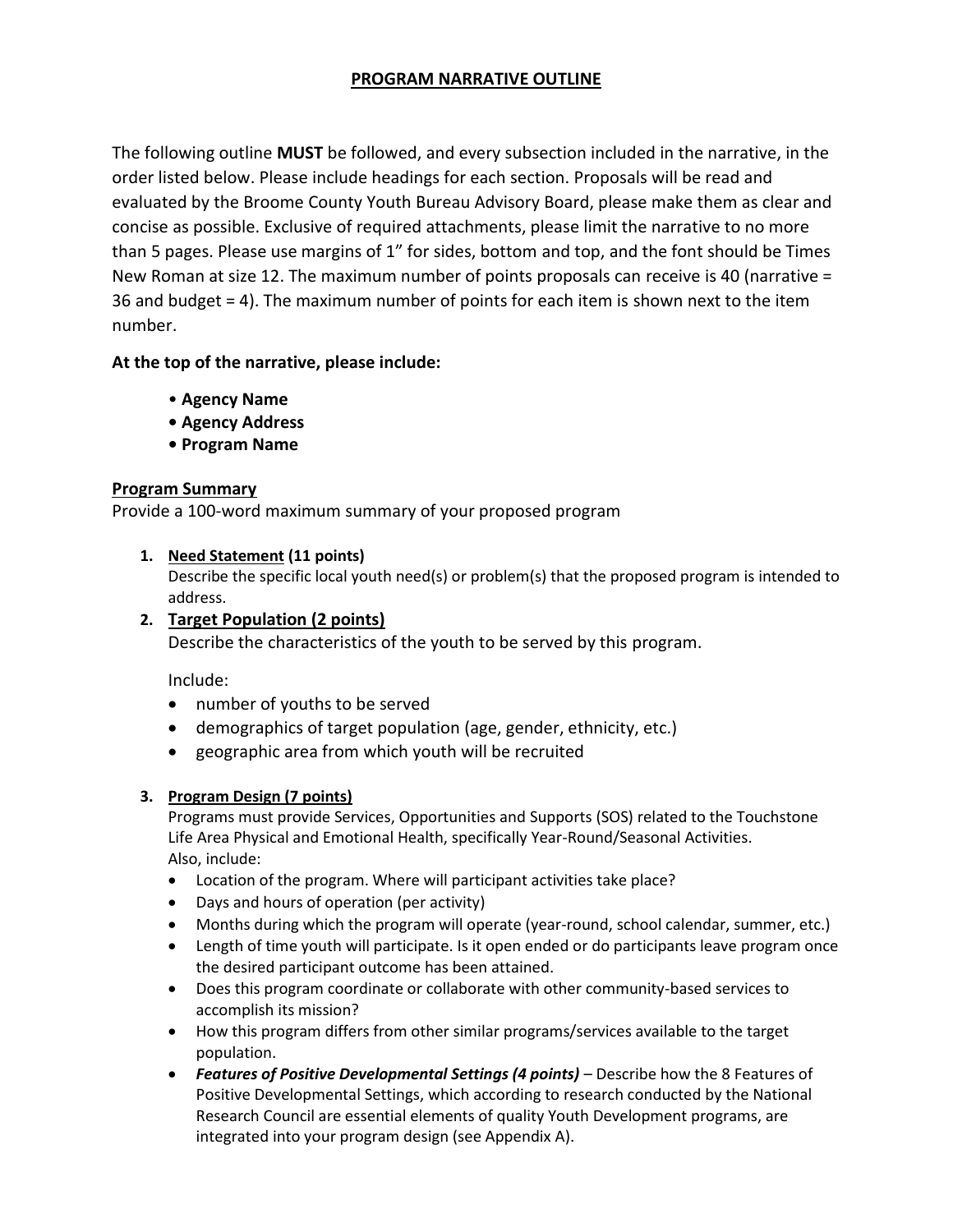# **4. Participant Outcomes (7 points)**

Participant outcomes are the expected change in knowledge, skills, attributes, or behaviors a participant will experience because of participating in your program. Outcomes should be considered as follows:

- Life Area: 2PEH Physical and Emotional Health
- SOS: 0232 Year-Round/Seasonal Activities: Programs that enable youth to be active and encourage physical fitness or activities which promote creative and pro-social group participation. They may be operated year-round or during the summer months. Programs of this type might include yoga, Zumba, summer swim programs, or basketball, soccer, baseball camps, or organized group games as well as cultural, science, or pro-social enrichment activities for youth and their families (e.g., field trips).
- Performance Measures:
	- o How Much: 0232A.1 # of youth participating (unduplicated)
	- o How Well: 0232B.4 % of youth completing the program
	- o Better Off: 0232C.1 #/% reporting they have improved their ability to socialize/interact with peers/family/other members of the community

Describe the instrument(s) that will be used to measure your performance measures. These tools collect information and may include behavior checklists, satisfaction surveys, attitude questionnaires, pre-/posttests, etc.

- Indicate the source of these tools (validated instruments, self-developed, etc.).
- How often will these tools be used to track participant progress (beginning and end of program, every 3 months, 6 months, etc.)?
- Who will be responsible for making sure that participant progress is tracked and documented as described?

# **5. Monitoring (2 points)**

Describe your process to be used to monitor on a regular basis that proposed program activities have been implemented as described and adequate program records are being maintained.

Include:

- o Who will be responsible for monitoring?
- o How often monitoring will take place
- o How monitoring activities will be documented

### **6. Personnel/Volunteers (1 point)**

- List qualifications or attach job descriptions for positions being funded through this proposal, as well as other key positions that influence program design. Have funded positions received training in youth development topics such as: conflict resolution, social/emotional development, focus on youth strengths, resiliency, etc.?
- Indicate which staff is being paid with OCFS funds, and the amount of time assigned to the program.
- If applicable, provide information on any volunteers who will be directly involved in the program.

Include:

- o How they will be screened and trained
- o What duties they will perform
- o How their work will be supervised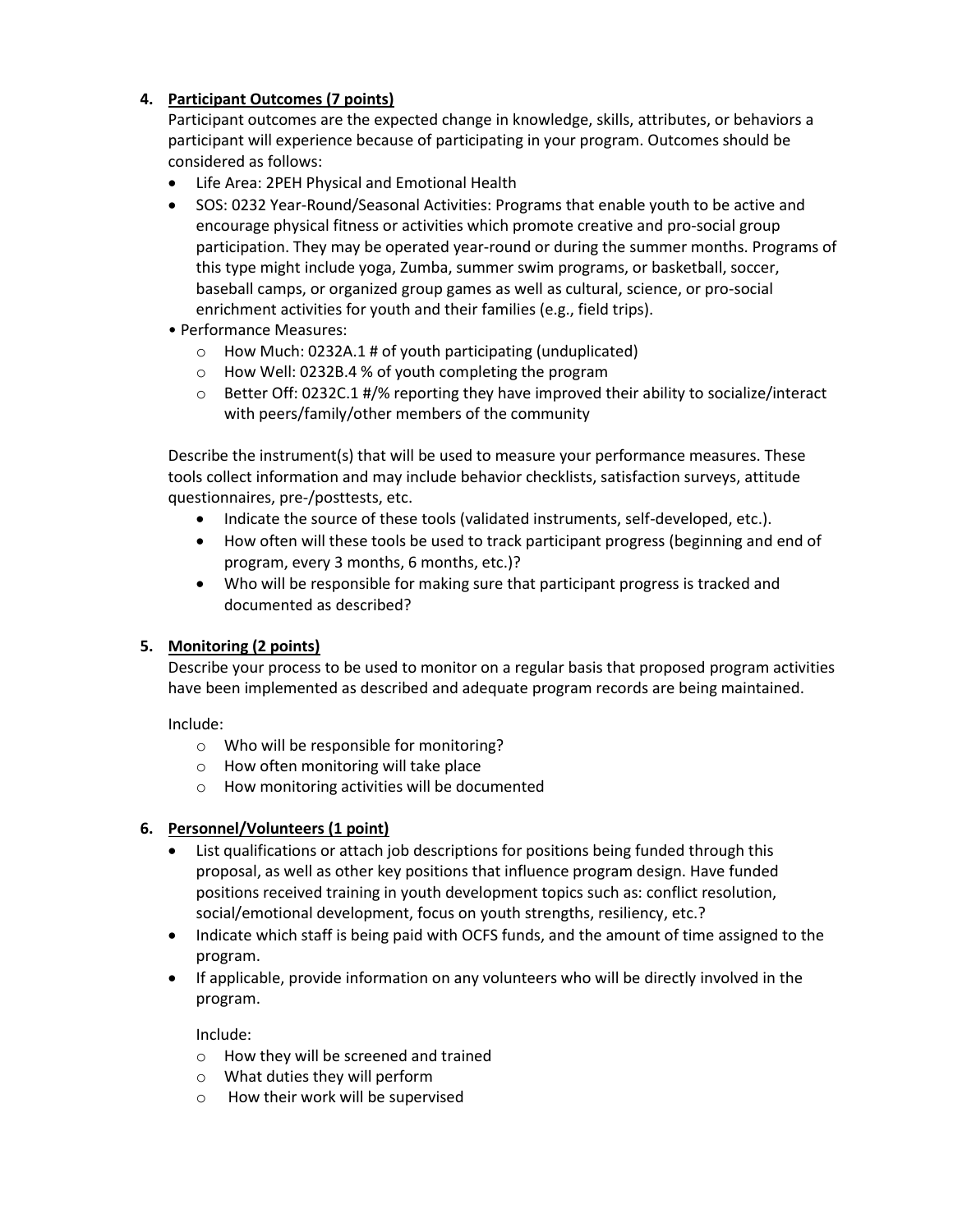# **7. Board of Directors (1 point)**

- Provide a list of your Board of Directors including Name, Board Position, Home Address, Employer's Name, any relevant Professional or Community Affiliations.
- Identify any Youth Members (under age 21).

# **8. Agency Mission, Qualifications and Past Accomplishments (1 point)**

- *Briefly* describe the agency's mission and past accomplishments in providing services to the target population or a similar program to another population.
- Discuss the agency's unique organizational strengths (fiscal, administrative, staffing, networking, collaborative efforts, etc.) that qualify it to deliver the services described and to achieve the desired participant and program outcomes.
- Describe the source and amount of any additional funding used to support this program and the agency's attempts at securing other sources of funding.

### **9. Budget (4 points)**

- See Appendix B for Budget Document
- See Appendix C for Non-Reimbursable Costs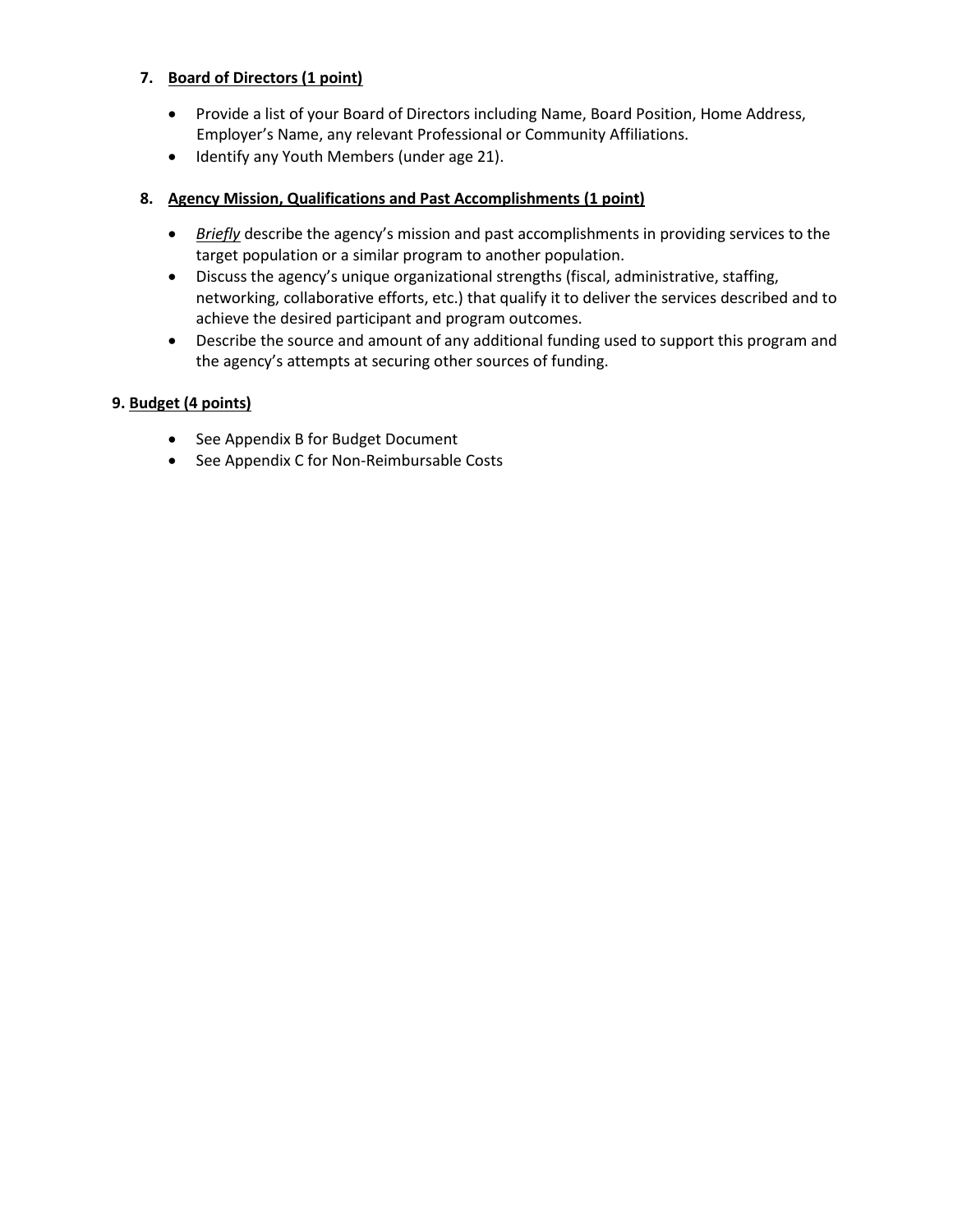# **APPENDIX A, B, and C**

Appendix A

# **Features of Positive Youth Developmental Settings**

# **Physical and Psychological Safety**

Safe and health-promoting facilities; practice that increases safe peer group interaction and decreases unsafe or confrontational peer interactions. Examples:

- The emotional climate of the session is predominantly positive (e.g., mutually respectful, relaxed, supportive; characterized by teamwork, camaraderie, inclusiveness, and an absence of negative behaviors).
- The program space is free of health and safety hazards.
- Written emergency procedures and exits are posted in plain view.
- Access to indoor and outdoor program space is supervised during program hours.

### **Appropriate Structure**

Limit setting; clear and consistent rules and expectations; firm enough control; continuity and predictability; clear boundaries, and age-appropriate monitoring. Examples:

- Staff explains all activities clearly (e.g., youth appear to understand directions; sequence of events and purpose are clear).
- There is an appropriate amount of time for all the activities (e.g., youth do not appear rushed; most youth who are generally on task finish activities; most youth do not finish significantly early with nothing planned to do).
- Staff shares control of most activities with youth, providing guidance and facilitation while retaining overall responsibility (e.g., staff uses youth leaders, semiautonomous small groups, or individually guided activities).
- Staff provides an explanation or reason for every behavioral expectation, guideline, or direction given to youth.
- Guidelines for behavior (e.g., attire and standards of respect and cultural awareness) are developed by youth and staff together.
- Rules and behavioral expectations are readily available, and the staff reviews them with participants over the course of the program offering (e.g., at the beginning of every session or whenever infractions are likely to occur).

# **Supportive Relationship**

Warmth; closeness; connectedness; good communication; caring; support; guidance; secure attachment, and responsiveness. Examples:

- Staff uses a warm tone of voice and respectful language.
- Staff is actively involved with youth (e.g., they provide directions, answer questions, work as partners or team members, check-in with individuals or small groups).
- Staff provides youth a structured opportunity to talk about (or otherwise communicate) what they are doing and what they are thinking about to others
- New staff participates in pre-service orientation activities which include elements of youth development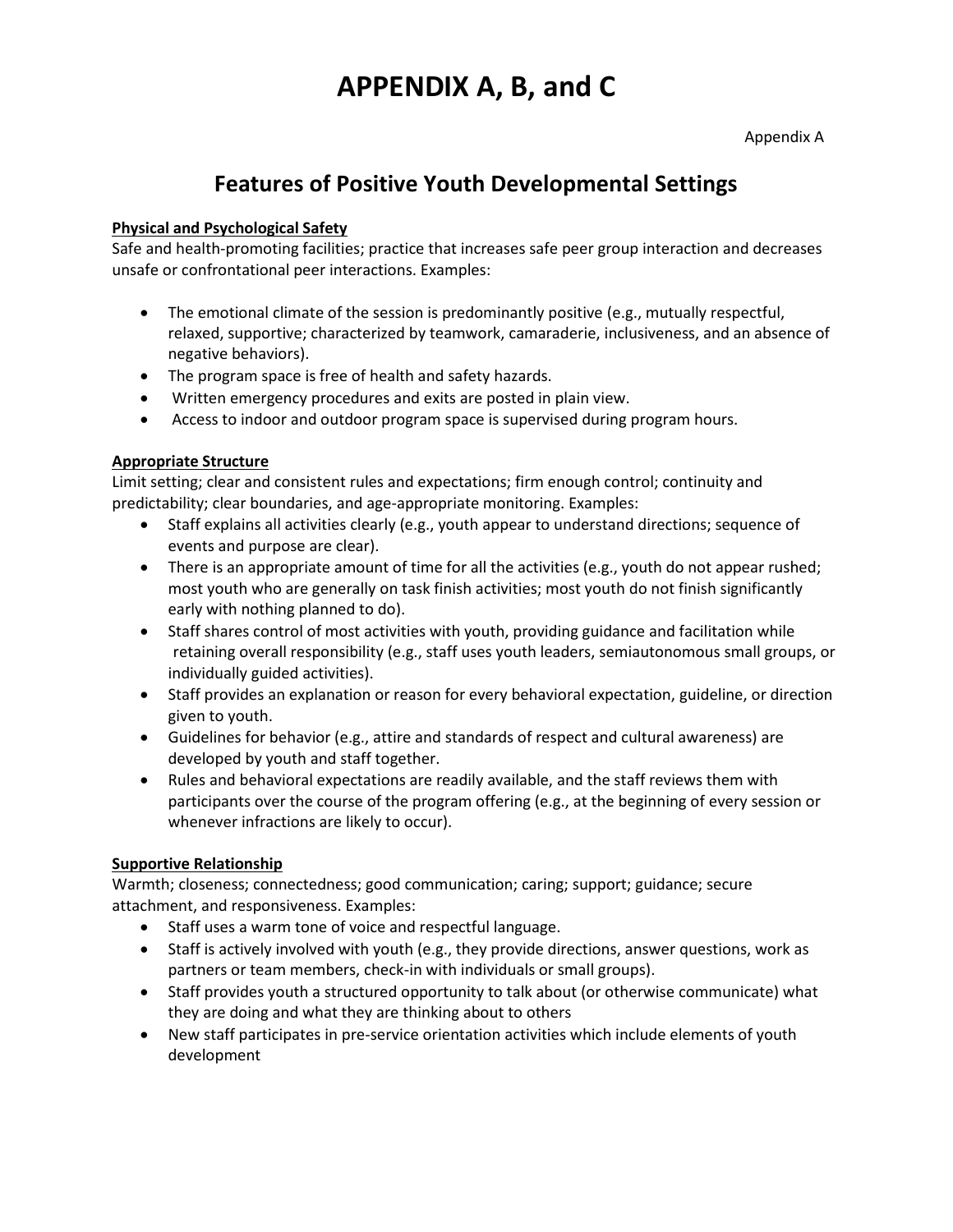# **Opportunities to Belong**

Opportunities for meaningful inclusion regardless of one's gender, ethnicity, sexual orientation, or disabilities; social inclusion, social engagement, and integration; opportunities for socio-cultural identity formation; and support for cultural and bicultural competence. Examples:

- There is no evidence of bias, but rather there is mutual respect for and inclusion of others of a different religion, ethnicity, class, gender, ability, appearance, or sexual orientation.
- Youth have structured opportunities to get to know each other (e.g., there are team building activities, introductions, personal updates, welcomes of new group members, icebreakers, and a variety of groupings for activities).
- Activities include opportunities for all youth to work cooperatively together.

### **Positive Social Norms**

Rules of behavior, expectations, injunctions, ways of doing things, values and morals, and obligations for service. Examples:

- Youth do not exhibit any exclusion or staff successfully intervenes if exclusive behavior occurs (e.g., staff introduces newcomer to other youth, and they then include her, staff successfully suggests including a lone youth in a game).
- Youth strongly identify with the program offering (e.g., hold one another to established guidelines, use ownership language, such as "our program," engage in shared traditions such as shared jokes, songs, gestures).
- Activities include structured opportunities (e.g., group presentations, sharing times, recognition celebrations, exhibitions, performances) to publicly acknowledge the achievements, work, or contributions of at least some youth.
- The organization has explicit conflict resolution policy or procedure that consists of several steps that staff uses when addressing conflict including: (1) approaches youth conflicts in a nonthreatening manner (i.e., approaches calmly, stops hurtful actions, and acknowledges youth feelings); (2) seeks input from youth to determine cause and solution of conflict; (3) examines relationship between actions and consequences; (4) follows up with those involved afterward.

### **Support for Efficacy & Mattering**

Youth-based; empowerment practices that support autonomy; making a real difference in one's community, and being taken seriously. Practices that include enabling, responsibility granting, and meaningful challenge. Practices that focus on improvement rather than on relative current performance levels. Examples:

- Program activities lead (or will lead in future sessions) to tangible products or performances that reflect ideas or designs of youth
- Staff provides all youth one or more opportunities to lead a group
- Staff provides multiple opportunities for youth (individual or group) to make plans for projects and activities
- Staff provides opportunities for all youth to make at least one open-ended choice (content or process) within the content framework of the activities (e.g., youth decide topics within a given subject area, subtopics, or aspects of a given topic; youth decide roles, order of activities, tools, or materials, or how to present results).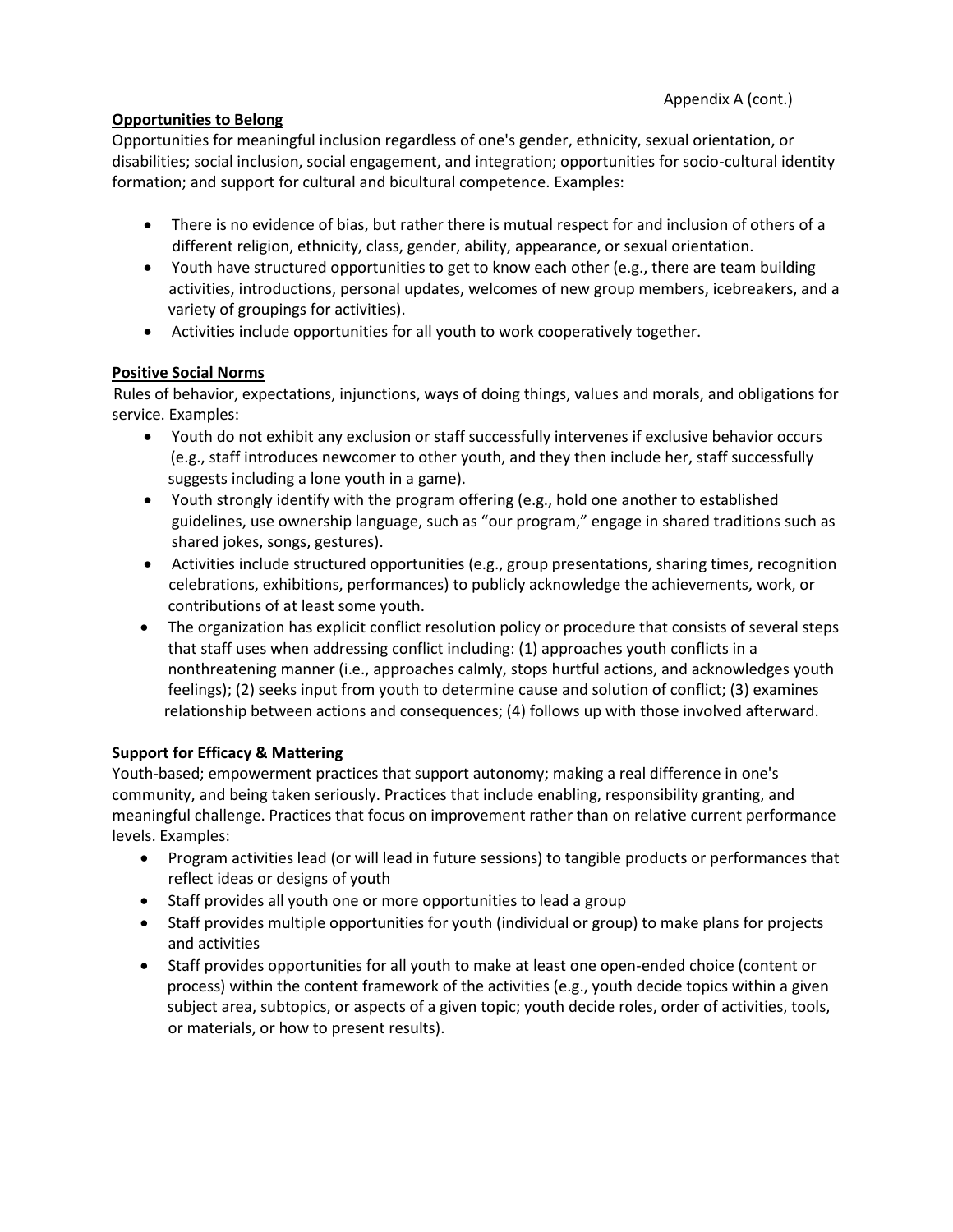• Staff engages all youth in an intentional process of reflecting on what they are doing or have done (e.g., writing in journals; reviewing minutes; sharing progress or feelings about the experience).

### **Opportunities for Skill Building**

Opportunities to learn physical, intellectual, psychological, emotional, and social skills, exposure to intentional learning experiences, opportunities to learn cultural literacy, media literacy, communication skills and good habits of mind; preparation for adult employment, and opportunities to develop social and cultural capital. Examples:

- Activities involve youth in engaging with (creating, combining, reforming) materials or ideas or improving a skill through guided practice
- Youth are encouraged to try out skills or attempt higher levels of performance.
- When youth struggle (with errors, imperfect results, or failure), staff provides learning supports or encouragement

### **Integration of Family, School, and Community Efforts**

Coordination, communication and links between family, school, and broader community. Examples:

- Family members are formally welcomed as part of the program (e.g., there is an open-door policy, families are given opportunities to volunteer or participate, there is an orientation on program enrollment
- Staff has intentional or established ways of communicating with families (e.g., conferences, communicate about youth academic and social or emotional goals, newsletters, and phone calls).
- Communication with schools occurs to better coordinate supports and opportunities for youth.
- Communication with other community organizations occurs to better coordinate supports and opportunities for youth.
- The organization actively builds links to the community (e.g., seeks new participants within the community: seeks opportunities for youth to participate in community service; pursues new opportunities for community members to support the program i.e., donation of time, space, materials, financial support, etc.)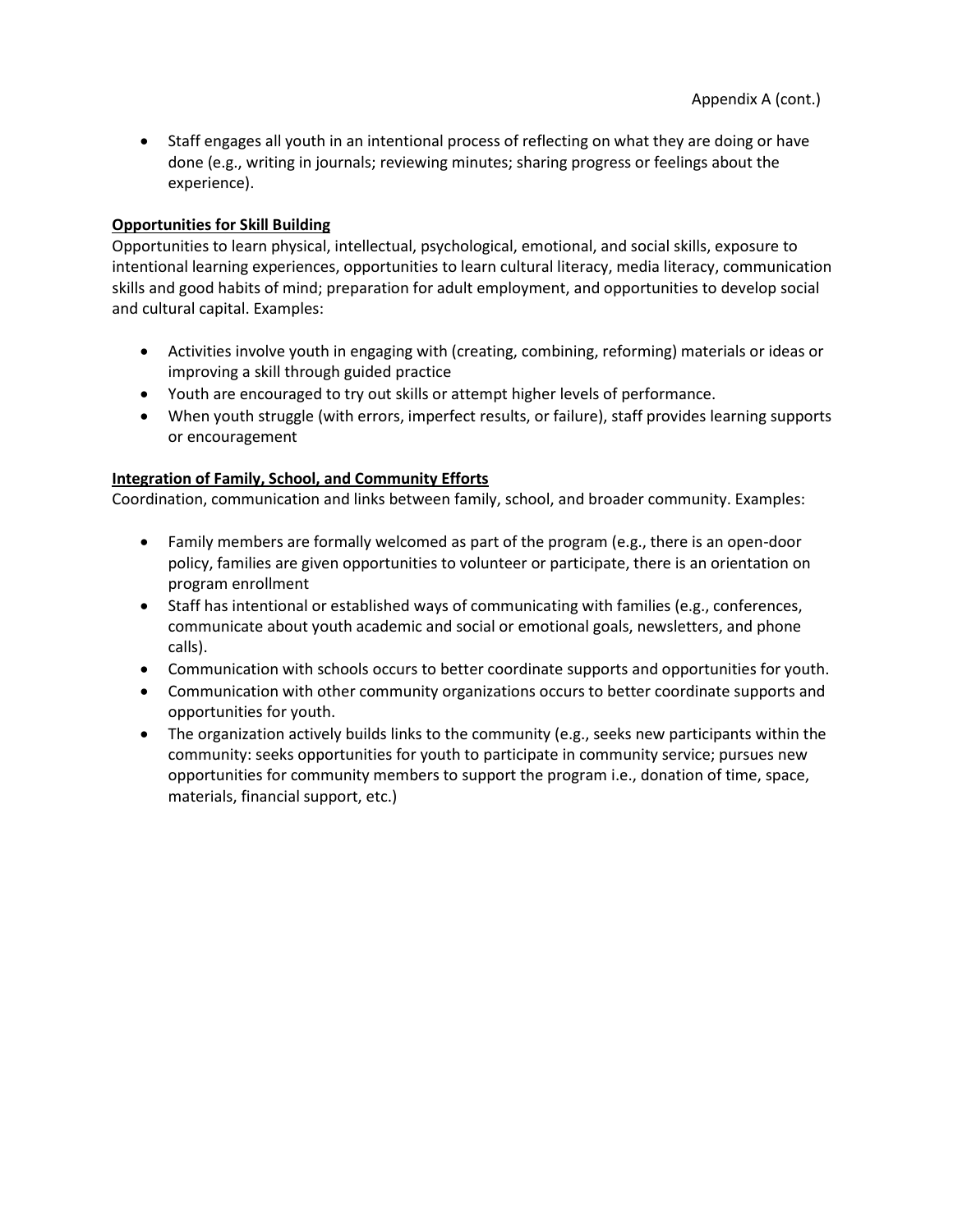Appendix B

### **PROGRAM TOTAL BUDGET**

| <b>AGENCY NAME:</b>                                                    | <b>PROGRAM TITLE:</b>            |                        |                                            |                                 |                                 |  |  |
|------------------------------------------------------------------------|----------------------------------|------------------------|--------------------------------------------|---------------------------------|---------------------------------|--|--|
|                                                                        |                                  |                        |                                            |                                 |                                 |  |  |
| <b>PERSONAL SERVICES (Salaries and Wages)</b><br><b>Position Title</b> |                                  |                        | No. of                                     |                                 |                                 |  |  |
|                                                                        | Rate                             | Salary<br><b>Basis</b> | Positions                                  | <b>Total Program Amount</b>     | <b>Funds Requested</b>          |  |  |
|                                                                        |                                  |                        |                                            | \$                              | \$                              |  |  |
|                                                                        |                                  |                        |                                            | \$                              | \$                              |  |  |
|                                                                        |                                  |                        |                                            | \$                              | \$                              |  |  |
|                                                                        |                                  |                        |                                            |                                 |                                 |  |  |
|                                                                        |                                  |                        |                                            | \$                              | \$                              |  |  |
|                                                                        |                                  |                        |                                            | \$                              | \$                              |  |  |
|                                                                        |                                  |                        |                                            | \$                              | \$                              |  |  |
| <b>Total Salaries and Wages:</b>                                       |                                  |                        |                                            | \$                              | \$                              |  |  |
|                                                                        |                                  |                        |                                            |                                 |                                 |  |  |
| FRINGE BENEFITS (Not to Exceed 25%)                                    |                                  |                        |                                            |                                 |                                 |  |  |
| Fringe Benefit Rate ____________%<br><b>Total Fringe:</b>              |                                  |                        |                                            | \$                              | \$                              |  |  |
|                                                                        |                                  |                        |                                            |                                 |                                 |  |  |
|                                                                        | 1. TOTAL PERSONAL SERVICES:   \$ |                        | \$                                         |                                 |                                 |  |  |
|                                                                        |                                  |                        |                                            |                                 |                                 |  |  |
| <b>CONSULTANTS, CONTRACTED SERVICES</b><br><b>Position Title</b>       | Rate                             | Payment                | No. of                                     | <b>Total Program Amount</b>     | <b>Funds Requested</b>          |  |  |
|                                                                        |                                  | <b>Basis</b>           | Positions                                  |                                 |                                 |  |  |
|                                                                        |                                  |                        |                                            | \$                              | \$                              |  |  |
|                                                                        |                                  |                        |                                            | \$                              | \$                              |  |  |
|                                                                        |                                  |                        |                                            | \$                              | \$                              |  |  |
|                                                                        |                                  | \$<br>\$               |                                            |                                 |                                 |  |  |
|                                                                        |                                  | 1.                     | <b>TOTAL SERVICES:</b>                     |                                 |                                 |  |  |
|                                                                        |                                  |                        |                                            |                                 |                                 |  |  |
| <b>MAINTENANCE AND OPERATION</b><br>Consumable Supplies                |                                  |                        |                                            | \$<br>\$                        |                                 |  |  |
| Maintenance/Equipment Repairs                                          |                                  |                        |                                            | $\overline{\xi}$                | \$                              |  |  |
| Equipment Rentals (List in space at right)                             |                                  |                        |                                            | \$                              | \$                              |  |  |
| Equipment Purchases (List in space at right)                           |                                  |                        |                                            | $\overline{\boldsymbol{\zeta}}$ | \$                              |  |  |
| Space Rentals (Indicate rate/basis/type at right)                      |                                  | $\overline{\xi}$       | \$                                         |                                 |                                 |  |  |
| Travel (Included mileage rate @ \$0.<br>per mile)                      |                                  |                        |                                            | $\overline{\xi}$                | \$                              |  |  |
| Insurance (List type in space at right)                                |                                  |                        |                                            | \$                              | \$                              |  |  |
| <b>Utilities and Telephones</b>                                        |                                  |                        |                                            | $\overline{\boldsymbol{\zeta}}$ | \$                              |  |  |
| Other Costs (List in space at right)                                   |                                  |                        |                                            | \$                              | \$                              |  |  |
| 2. TOTAL MAINTENANCE AND OPERATION                                     |                                  |                        |                                            | \$                              | $\overline{\boldsymbol{\zeta}}$ |  |  |
|                                                                        |                                  |                        |                                            |                                 |                                 |  |  |
| <b>FACILITY REPAIRS</b>                                                |                                  |                        |                                            |                                 |                                 |  |  |
| Repairs                                                                |                                  |                        |                                            | \$                              | \$                              |  |  |
| <b>Total Salaries and Wages:</b>                                       |                                  |                        | \$                                         | \$                              |                                 |  |  |
|                                                                        |                                  |                        | <b>TOTAL PROGRAM</b><br><b>TOTAL FUNDS</b> |                                 |                                 |  |  |
|                                                                        |                                  |                        |                                            | <b>BUDGET</b>                   | <b>REQUESTED</b>                |  |  |
|                                                                        |                                  |                        |                                            | \$                              | \$                              |  |  |

### **GRAND TOTAL:**

List all other sources of funding used to support this program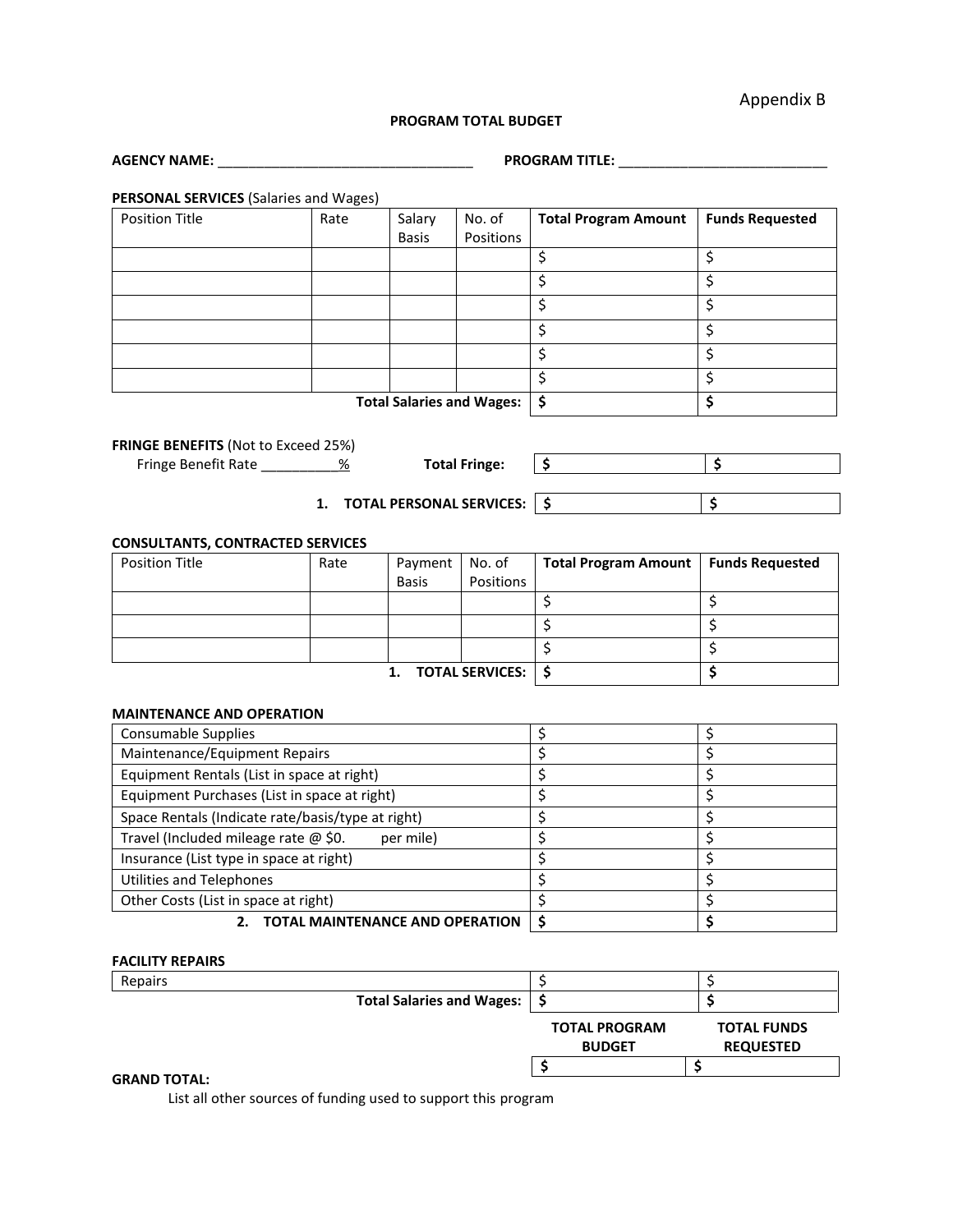### **NON‐REIMBURSABLE COST LIST**

### **PERSONAL SERVICE**

UNQUALIFIED STAFF PREPAYMENTS BOARD MEMBERS FAMILY BOARD W/O OCFS APPROVAL VACATION LUMP SUM PAYMENTS IN EXCESS OF 2 WEEKS RETROACTIVE RAISES EXCEPT UNION AGREEMENTS **BONUSES** OVERTIME (OVER 40 HOUR WEEK) LAW ENFORCEMENT STAFF except Juvenile Aid and DARE officers

### **FRINGE BENEFITS**

EXCESS OF 25% OF SALARIES FEDERAL UNEMPLOYMENT DIRECT MEDICAL PAYMENTS NYS UNEMPLOYMENT – SELF INSURED NFP'S PERSONAL RETIREMENT PLANS MUNICIPAL EMPLOYEES EXCEPT RHYA COORDINATOR

### **CONSULTANTS/CONTRACTED SERVICES**

FUND RAISING CONSULTANT ANNUAL CPA AUDIT IF OCFS CONTRACTS FOR AUDIT YOUTH STIPEND/GIFT CARDS/ALLOWANCES

#### **MAINTENANCE AND OPERATION**

CASH PAYMENTS (Except Petty Cash) YOUTH CLOTHING (Except Inexpensive T-shirts and Caps) EXPENSIVE PRIZES/TROPHIES/GIFT CARDS RENTAL PAYMENTS FOR AGENCY‐OWNED BUILDING LONG TERM VEHICLE LEASE VEHICLE PURCHASE TRAVEL‐ HOTEL ROOMS FOR YOUTH (unless related to conference attendance) BOARD LIABILITY INSURANCE BONDING INSURANCE AUTO INSURANCE FIRE, THEFT AND PROPERTY INSURANCE UTILITIES IF NOT INCLUDED IN THE RENT CONTRIBUTIONS/DONATIONS FINES/PENALTIES SALES TAX SECURITY DEPOSIT STAFF PHYSICALS INDIRECT COSTS LOAN/INTEREST ON LOANS PREPAID EXPENDITURES (EXCEPT WHEN REQUIRED) MUNICIPAL TAXES PERSONAL MEMBERSHIP FEES LANDSCAPING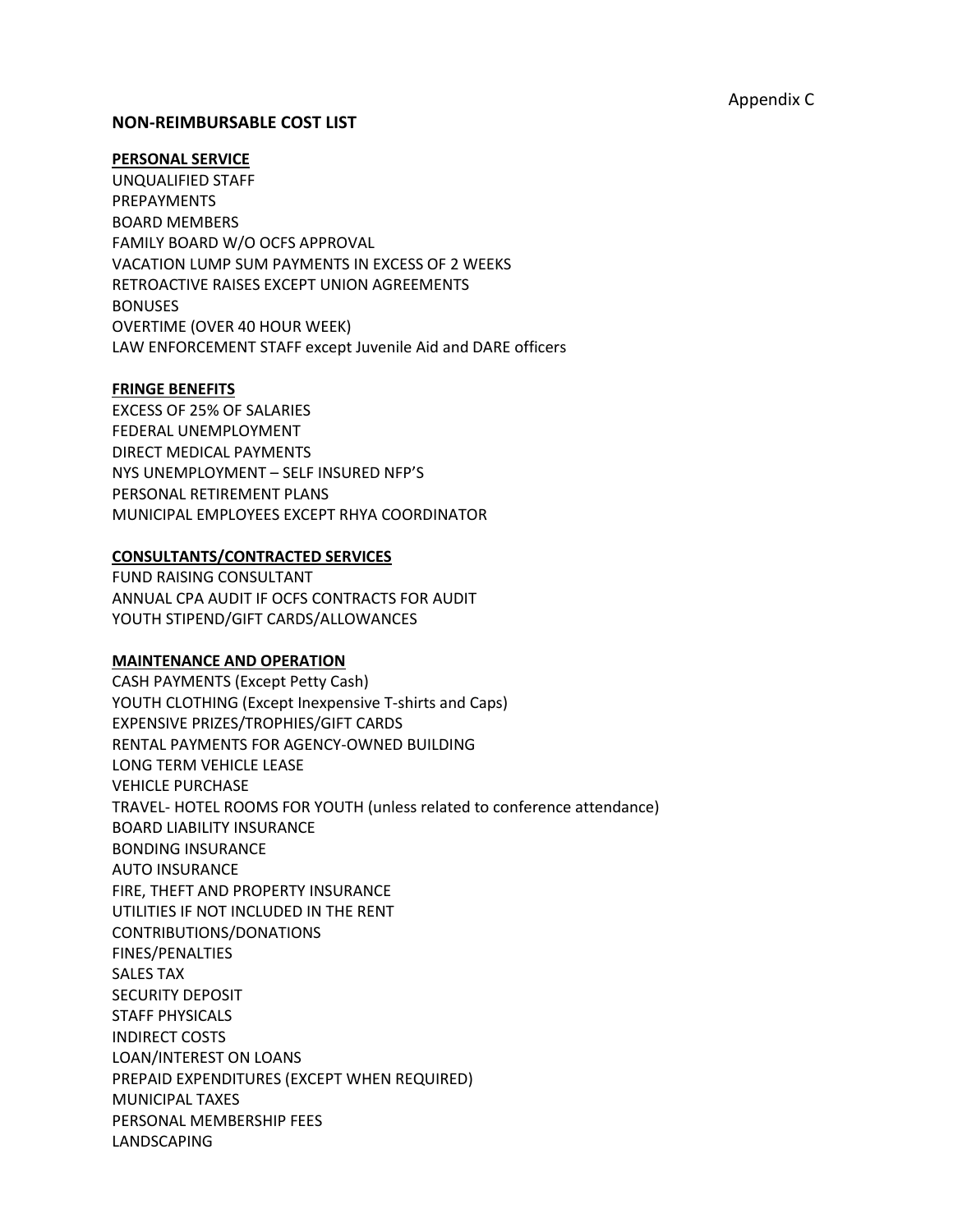OUT OF STATE AND AIR TRAVEL WITHOUT AUTHORIZATION FUND RAISING HONORARIUM PRE/POST CONTRACT COSTS PER GAME REIMBURSEMENT FOR BOWLING, SKIING ETC. UNIFORM AND STAFF CLOTHING YOUTH PHYSICALS (unless required for participation) ACTIVITIES FOR WHICH FEES ARE CHARGED

### **FACILITY REPAIR/PURCHASE**

REPAIRS GREATER THAN \$1,000 CAPITAL CONSTRUCTION CAPITAL PURCHASE BUILDING REHABILITATION

**Cell Phones** – A copy of the cell phone bill must be submitted with the claim. Reimbursement will not be made on personal cell phone costs; please make sure business calls are clearly identified. OCFS reserves the right to request justification for cell phone costs. Cell phones must be necessary for the operation of the program.

**Credit Card Payment** – A copy of the credit card bill must be submitted with the claim with the account number obliterated. In addition, receipts for the items for which reimbursement is being requested must be submitted.

*\*Please note that Gift Cards are not a Reimbursable Expense per OCFS*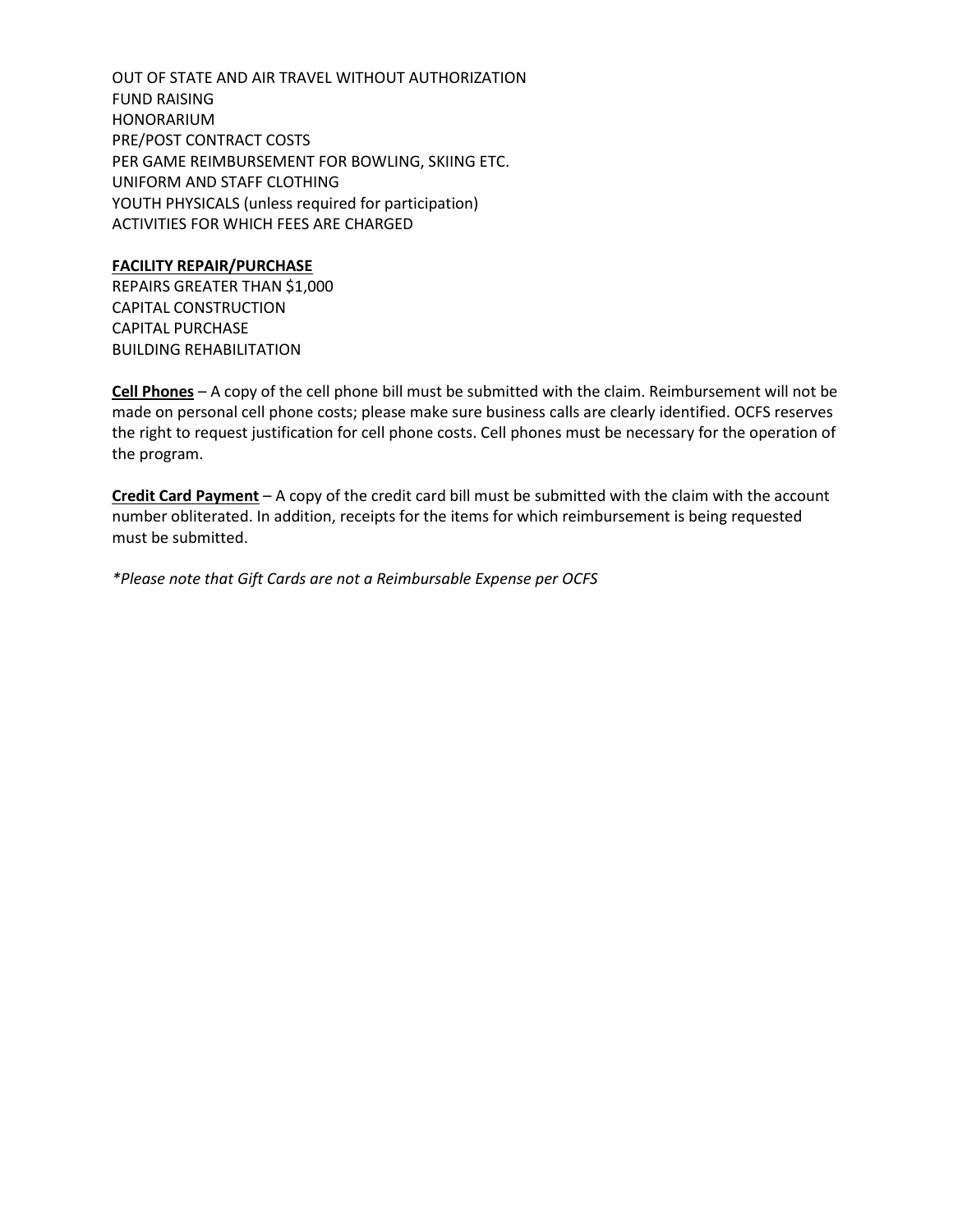### NEW YORK STATE OFFICE OF CHILDREN AND FAMILY SERVICES **INDIVIDUAL PROGRAM APPLICATION**

| <b>Program Information</b>                                                                  |                             |                     |                                 |                  |               |  |  |  |  |  |
|---------------------------------------------------------------------------------------------|-----------------------------|---------------------|---------------------------------|------------------|---------------|--|--|--|--|--|
| Program Title:                                                                              |                             |                     | QYDS ID# (For County Use Only): |                  | Program Year: |  |  |  |  |  |
| <b>FUNDING INFORMATION</b>                                                                  |                             |                     |                                 |                  |               |  |  |  |  |  |
| Funding Category: O Youth Development Funding O RHYA-Part I<br>Safe Harbour<br>$\Box$ Other | RHYA-Part II                | County:             |                                 |                  |               |  |  |  |  |  |
| <b>FUND AMOUNTS</b>                                                                         |                             |                     |                                 |                  |               |  |  |  |  |  |
| TOTAL PROGRAM AMOUNT:                                                                       |                             |                     |                                 |                  |               |  |  |  |  |  |
| OCFS FUNDS ALLOCATED:                                                                       | OCFS FUNDS REQUESTED:       |                     |                                 |                  |               |  |  |  |  |  |
| PERIOD OF ACTUAL PROGRAM OPERATION:                                                         |                             |                     |                                 |                  |               |  |  |  |  |  |
| FROM:                                                                                       |                             | TO:                 |                                 |                  |               |  |  |  |  |  |
| <b>AGENCY INFORMATION:</b>                                                                  |                             |                     |                                 |                  |               |  |  |  |  |  |
| This Agency is:                                                                             |                             | Federal ID #:       |                                 | Charities Reg.#: |               |  |  |  |  |  |
| □ Private, Not for Profit □ Public □ Religious Corporations                                 |                             |                     |                                 |                  |               |  |  |  |  |  |
| Agency Website:                                                                             | Implementing Agency:        |                     |                                 |                  |               |  |  |  |  |  |
| Mailing Address:                                                                            |                             |                     |                                 |                  |               |  |  |  |  |  |
| Address Line 2:                                                                             |                             |                     |                                 |                  |               |  |  |  |  |  |
| City:                                                                                       |                             | Zip Code:<br>State: |                                 |                  |               |  |  |  |  |  |
| <b>CONTACT PERSON FOR AGENCY:</b>                                                           |                             |                     |                                 |                  |               |  |  |  |  |  |
| Last Name:                                                                                  |                             | First Name:         |                                 |                  |               |  |  |  |  |  |
| Title:                                                                                      |                             | Phone Number:       |                                 |                  | Extension:    |  |  |  |  |  |
| Fax Number:                                                                                 | E-Mail:                     |                     |                                 |                  |               |  |  |  |  |  |
| <b>EXECUTIVE DIRECTOR FOR AGENCY:</b>                                                       |                             |                     |                                 |                  |               |  |  |  |  |  |
| Last Name:                                                                                  |                             | First Name:         |                                 |                  |               |  |  |  |  |  |
| Title:                                                                                      | Phone Number:<br>Extension: |                     |                                 |                  |               |  |  |  |  |  |
| Fax Number:                                                                                 | E-Mail:                     |                     |                                 |                  |               |  |  |  |  |  |

EXECUTIVE DIRECTORY/BOARD CHAIRPERSON SIGNATURE

**Disclaimer:** Please note that submission of these forms to the County Youth Bureau does NOT guarantee funding will be allocated to your program.

□ Changes have been submitted on the electronic OCFS-5001, 5002, 5003.